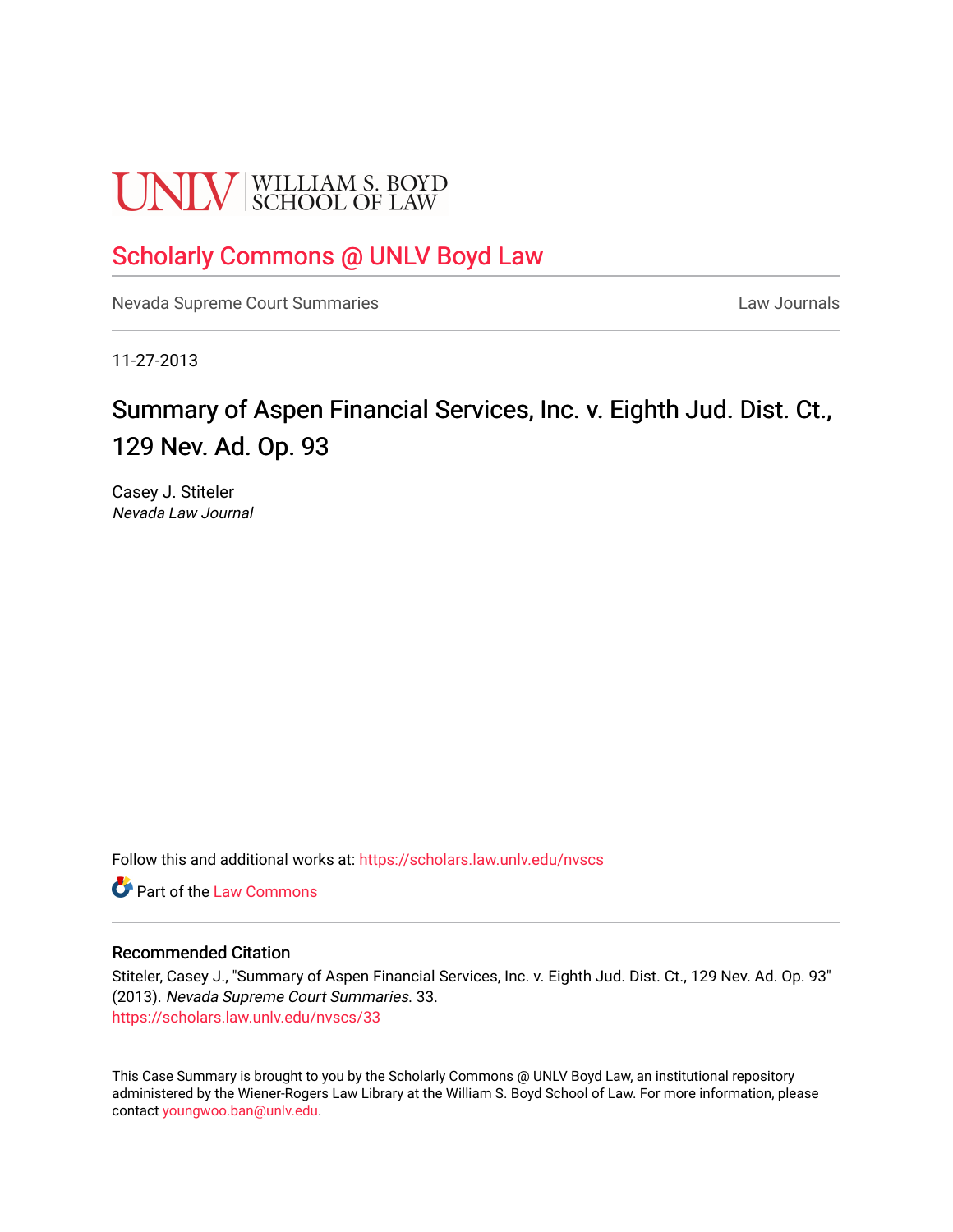*Aspen Financial Services, Inc. v. Dist. Ct.,* 128 Nev. Adv. Op. 57 (Dec. 06, 2012)<sup>1</sup>

#### CIVIL PROCEDURE – WRIT OF PROHIBITION OR MANDAMUS

#### **Summary**

The Court considered a petition for a writ of prohibition or mandamus in response to a district court's denial of a motion to stay certain testimonial discovery in a civil proceeding occurring simultaneously to a criminal investigation.

#### **Disposition/Outcome**

Although the district court has the power to stay a civil proceeding in the interest of fairness, it is constitutionally permissible for both a civil proceeding and a criminal investigation to proceed concurrently. Ultimately, the district court's determination regarding whether a stay is warranted is a discretionary decision that comes at the end of a careful balancing of the interests involved.

#### **Factual and Procedural History**

Plaintiffs suffered substantial losses from investments they made with defendantpetitioners. Believing the losses to be a result of fraud, plaintiffs brought suit against petitioners in district court. Additionally, and at the behest of plaintiffs, the F.B.I. initiated a criminal investigation of petitioners for their alleged fraudulent activities. Petitioners filed a motion to stay any depositions and written discovery in the civil proceeding that would require any of their employees or representatives to make testimonial statements. The district court denied the motion without prejudice, and petitioners asked the Court for a writ of mandamus or prohibition directing the district court to grant the stay.

#### **Discussion**

Justice Saitta wrote the unanimous opinion for the Court sitting en banc.

While writs are generally not available to review discovery orders, $2 \text{ in}$ some narrow instances, writ relief may be available when it is necessary to prevent discovery that would cause privileged information to irretrievably lose its confidential nature.<sup>3</sup> Accordingly, the Court considers the writ petition because, absent a stay, the petitioners would have to choose between

<sup>&</sup>lt;sup>1</sup> By Oscar Peralta.

<sup>&</sup>lt;sup>2</sup> Valley Health Sys. v. Dist. Ct., 127 Nev. \_, \_ n.5, 252 P.3d 676, 678 (2011).

<sup>&</sup>lt;sup>3</sup> *Id.* at \_, 252, P.3d at 678-679.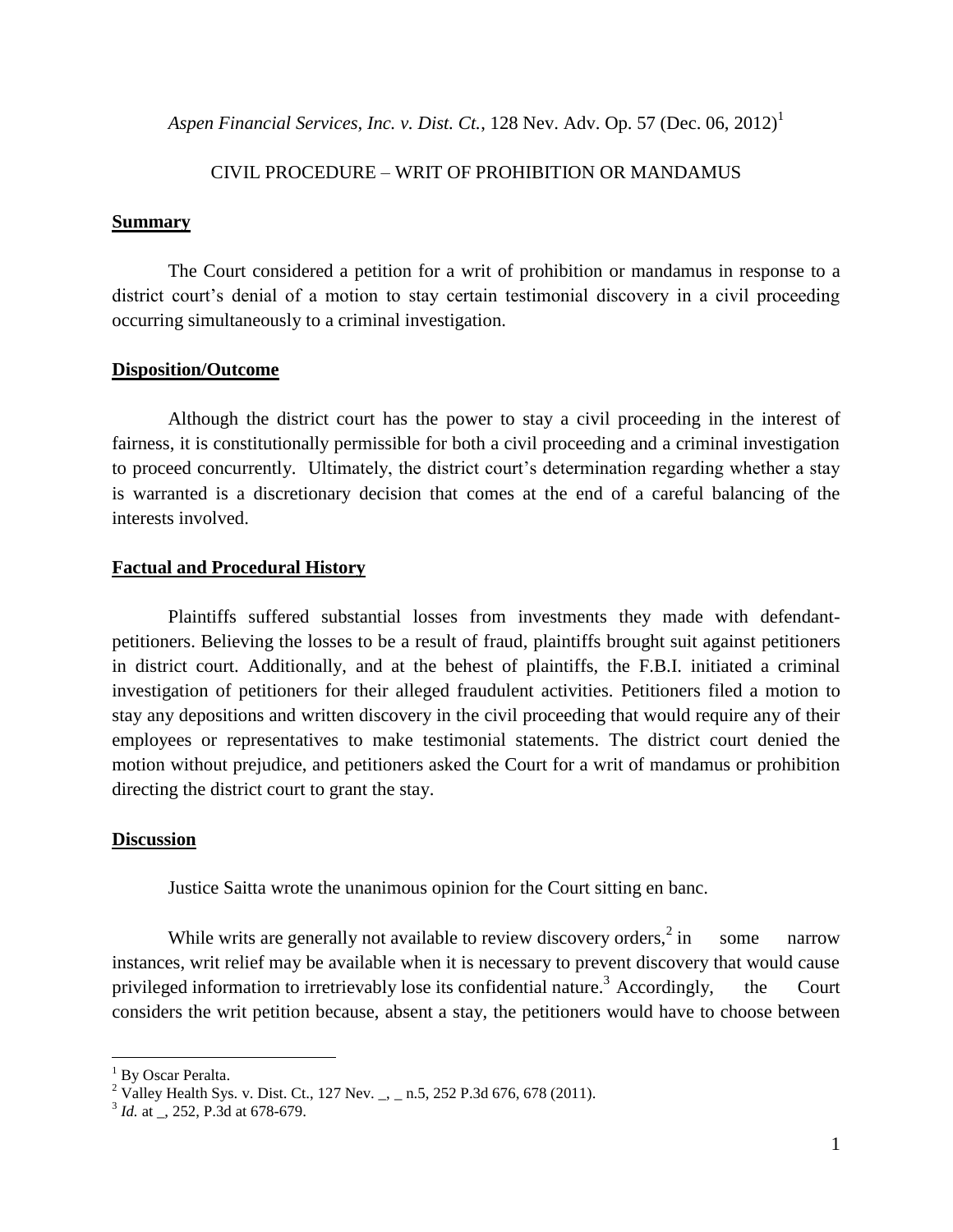waiving their Fifth Amendment privilege in the civil deposition and risk revealing information to criminal investigators,<sup>4</sup> or invoke the privilege and lose the ability to deny allegations against them.<sup>5</sup>

The district court's denial of the motion to stay the civil proceedings is reviewed for an abuse of discretion because "[d]etermining how to proceed in response to a civil litigant's request for accommodation of his or her Fifth Amendment privilege against self-incrimination is a matter within the discretion of the district court."<sup>6</sup> Despite petitioners' claim that they would be unable to defend themselves if the stay was not granted and their employees or representatives were forced either to testify or to raise their Fifth Amendment privilege, the district court acted well within its discretion in determining that the stay was unnecessary.

While the Fifth Amendment privilege can be raised in both criminal and civil proceedings,<sup>7</sup> a predicament arises when the same transactions or issue give rise to parallel civil and criminal actions. On the one hand, the civil proceeding can vitiate the protections afforded the accused in the criminal proceeding if the prosecutor can use information obtained from him through civil discovery.<sup>8</sup> On the other hand, the criminal proceeding can impede the search for truth in the civil proceeding if the accused asserts his privilege against self-incrimination.<sup>9</sup> To resolve this dilemma, the Court has instructed district courts to, upon timely motion, balance the divergent interests implicated when a civil litigant invokes the Fifth Amendment.<sup>10</sup>

The specific accommodation of a stay of civil proceedings is addressed by the Court for the first time in this case, so the Court looked to other jurisdictions for guidance. The Court noted that "a defendant has no constitutional right to a stay simply because a parallel criminal proceeding is in the works."<sup>11</sup> A stay "is an extraordinary remedy appropriate for extraordinary circumstances."<sup>12</sup> Thus, "[a] movant must carry a heavy burden" in order to demonstrate that a stay is warranted.<sup>13</sup> Determining whether to grant a stay of civil proceedings during the pendency of criminal proceedings is a fact-intensive, case-by-case determination that requires a delicate balancing of the "competing interests involved in the case."<sup>14</sup>

 $\overline{a}$ 

<sup>13</sup> *Microfinancial*, 385 F.3d at 77.

<sup>4</sup> *See* Volmar Distrib. v. N.Y. Post Co., 152 F.R.D. 36, 39-40 (S.D.N.Y. 1993).

<sup>5</sup> *Id.* at 39.

<sup>&</sup>lt;sup>6</sup> Francis v. Wynn Las Vegas, 127 Nev. \_, \_, 262 P.3d 705, 710 (2011).

<sup>&</sup>lt;sup>7</sup> *Id.* at \_, 262 P.3d at 711.

<sup>&</sup>lt;sup>8</sup> Milton Pollack, Sr. J., U.S. Dist. Ct., S.D.N.Y., Parallel Civil and Criminal Proceedings, 129 F.R.D. 201, 202 (Oct. 17-19, 1989).

<sup>9</sup> *Id.*

<sup>10</sup> *Francis*, 127 Nev. at \_, 262 P.3d at 711.

<sup>&</sup>lt;sup>11</sup> Microfinancial, Inc. v. Premier Holidays Intern.,  $385$  F.3d 72, 77-78 (1st Cir. 2004).

<sup>12</sup> Weil v. Markowitz, 829 F.2d 166, 174 n.17 *(*D.C. Cir. 1987).

<sup>&</sup>lt;sup>14</sup> Fed. Sav. & Loan Ins. Corp. v. Molinaro, 889 F.2d 899, 902 (9th Cir. 1989).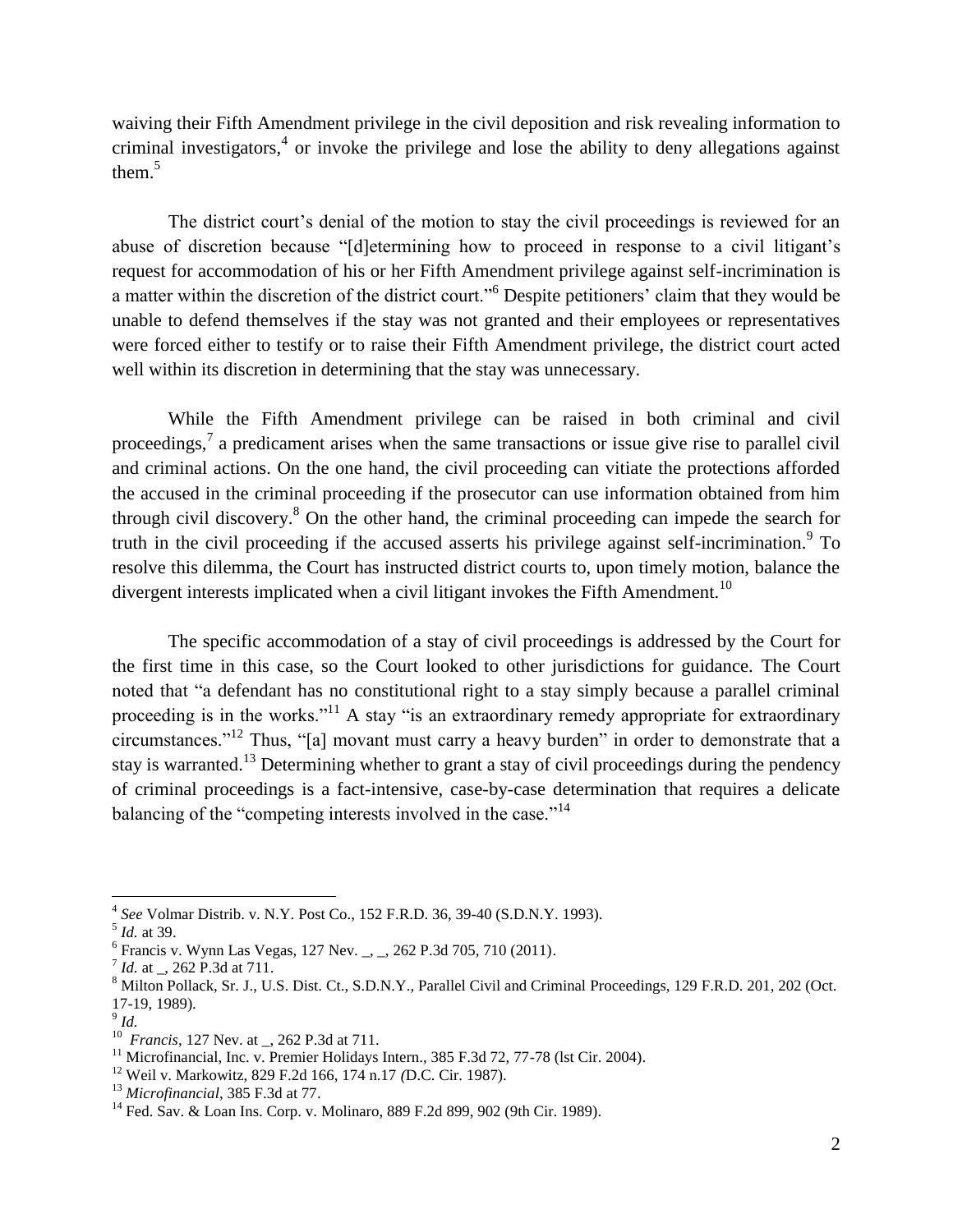The Court followed the framework set forth by the Ninth Circuit Court of Appeals for analyzing whether to grant such a stay. Under the framework, courts should analyze "the extent to which the defendant's Fifth Amendment rights are implicated,"<sup>15</sup> as well as the following nonexhaustive factors:

(1) The interest of the plaintiffs in proceeding expeditiously with [the] litigation or any particular aspect of it, and the potential prejudice to plaintiffs of a delay; (2) the burden which any particular aspect of the proceedings may impose on defendants; (3) the convenience of the court in the management of its cases, and the efficient use of judicial resources; (4) the interests of persons not parties to the civil litigation; and (5) the interest of the public in the pending civil and criminal litigation.<sup>16</sup>

The Court applied the Ninth Circuit test to the instant case.<sup>17</sup> First, the extent to which a party's Fifth Amendment privilege is implicated is generally determined by reference to the overlap between the civil and criminal cases and the status of the criminal matter.<sup>18</sup> The Court found significant overlap between the subjects of the civil lawsuit and the criminal investigation, as they both involved the same financial activities by petitioners. Turning to the status of the criminal proceeding, the Court noted that the need for a stay is "far weaker" when, as in this case, "[n]o indictment has been returned."<sup>19</sup> As a general rule, preindictment requests for a stay are denied "because there is less risk of self-incrimination, and more uncertainty about the effect of a delay on the civil case."<sup>20</sup> The touchstone for evaluating a preindictment motion to stay is considering whether "special circumstances" justify granting a stay despite the absence of an indictment, such as when a formal indictment is "an eventuality"<sup>21</sup> or when the government has initiated the civil proceeding and also controls the simultaneous criminal investigation.<sup>22</sup>

The Court found that while the plaintiffs were providing criminal investigators with discovery obtained in their civil action, this is quite different from a situation in which the government is a party in parallel criminal and civil proceedings.<sup>23</sup> The Court, furthermore, found no support from the record that the prosecutors sought control of civil discovery or that the interaction was improper.

<sup>15</sup> Keating v. Office of Thrift Supervision, 45 F.3d 324 (9th Cir. 1995). (quoting *Molinaro*, 889 F.2d at 902). <sup>16</sup> *Id.*

 $17$  The Court stated that while the district court did not expressly analyze each of these factors, the transcript of the hearing demonstrates that the court did consider the relevant factors.

<sup>18</sup> Alcala v. Texas Webb County, 625 F. Supp. 2d 391, 400 (S.D. Tex. 2009).

<sup>19</sup> Sec. & Exch. Comm'n v. Dresser Indus., 628 F.2d 1368, 1376 (D.C. Cir. 1980).

 $^{20}$  Walsh Sec. v. Cristo Prop. Mgmt., 7 F. Supp. 2d 523, 527 (D. N.J. 1998).

<sup>&</sup>lt;sup>21</sup> *See, e.g.*, Chao v. Fleming, 498 F. Supp. 2d 1034, 1039 (W.D. Mich. 2007) (internal quotation marks omitted).

<sup>22</sup> *See, e.g.*, S.E.C. v. Healthsouth Corp., 261 F. Supp. 2d 1298, 1326 (N.D. Ala. 2003).

<sup>&</sup>lt;sup>23</sup> Sterling Nat. Bank v. A-1 Hotels Intern., Inc.,  $175$  F. Supp. 2d 573, 579 (S.D.N.Y. 2001).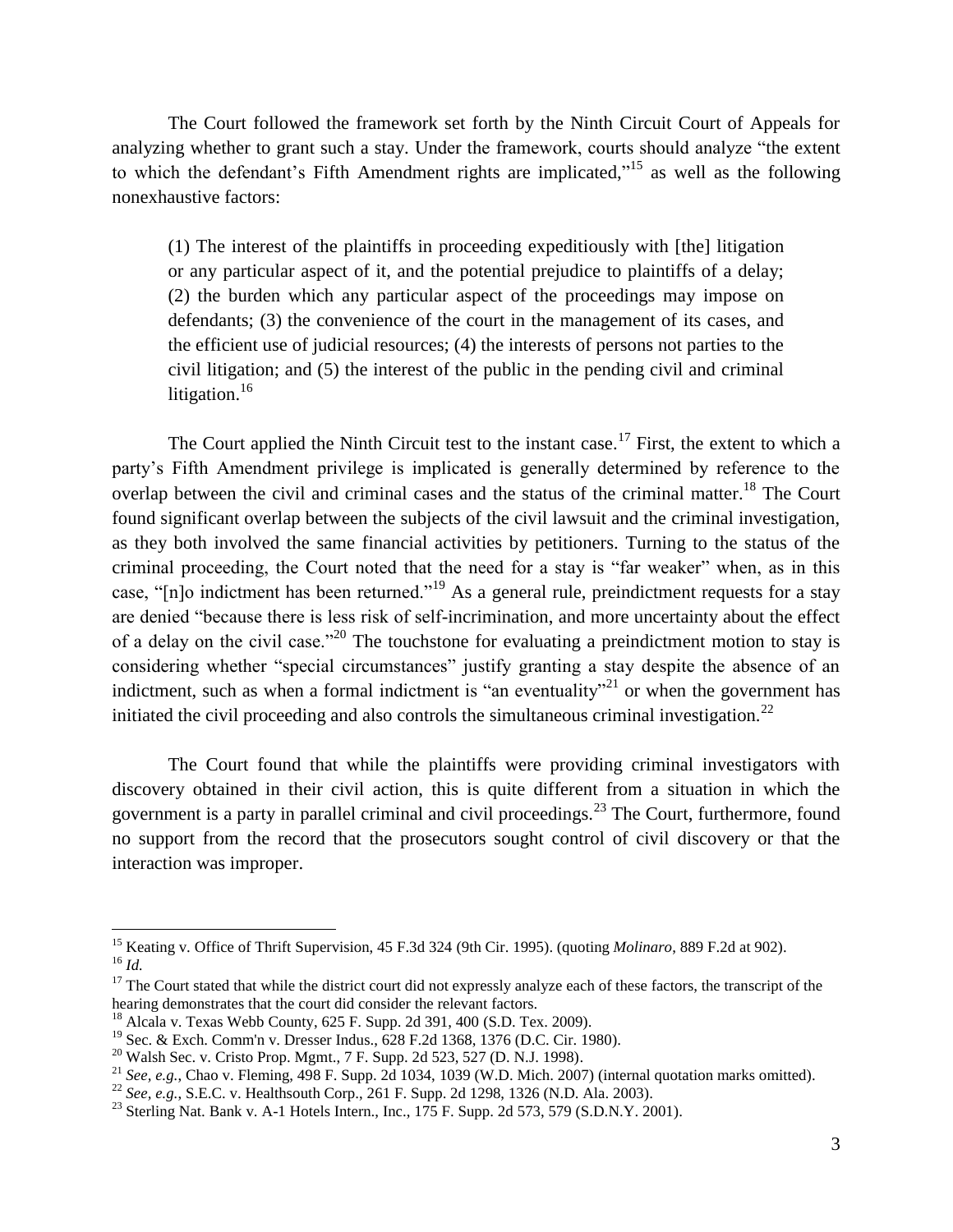In considering the plaintiffs' interests and potential prejudice, the Court observed that plaintiffs have "an obvious interest in proceeding expeditiously."<sup>24</sup> The delay resulting from a stay may also "duly frustrate a plaintiff's ability to put on an effective case" because as time elapses, "witnesses become unavailable, memories of conversations and dates fade, and documents can be lost or destroyed."<sup>25</sup> The stay may also impede the plaintiffs' ability to obtain "negative inferences" from defendants' refusal to testify.<sup>26</sup> Thus, the prejudice that a stay would pose on the plaintiffs is acute.

Next, the Court considered the burdens on the defendants. The primary burden posed by denying the stay and proceeding with both actions is the danger in undermining a defendant's Fifth Amendment privilege against self-incrimination. If the defendant asserts the privilege, she is unable to defend her position, and raises negative inferences from her refusal to testify; if the defendant testifies, she effectively waives her privilege and all the information she provides can later be used against her in a criminal proceeding.<sup>27</sup> In addition, a defendant testifying in a civil action may inadvertently "reveal[] his weak points to the criminal prosecutor,"<sup>28</sup> may have to divert resources needed for his criminal defense,<sup>29</sup> and may help broaden the scope of criminal discovery.<sup>30</sup> The Court found that while these are heavy burdens, they are largely conjectural, as it is not possible to predict the length of the criminal investigation, or whether it will lead to an indictment. While the Court did not take the burdens the defendants may face lightly, there was only a faint probability that these dangers would be manifested.

The Court then turned to the district court's interest in convenience and efficiency, which is "deserving of substantial weight."<sup>31</sup> This interest "is best served when motions to stay proceedings are discouraged."<sup>32</sup> The Court stated that "a policy of freely granting stays solely because a litigant is defending simultaneous multiple suits would threaten to become a constant source of delay and an interference with judicial administration."<sup>33</sup> The fact the no indictments have been issued would make a stay indefinite and protracted and would thus interfere with the Court's interest in managing its caseload expeditiously, which is intensified in complex litigation.<sup>34</sup> The Court also found that although petitioners emphasized that they only sought to

<sup>24</sup> *Microfinancial, Inc*., 385 F.3d at 78.

<sup>25</sup> *Alcala*, 625 F. Supp. 2d at 405.

<sup>&</sup>lt;sup>26</sup> *In re* CFS-Related Securities Fraud Litigation, 256 F. Supp. 2d 1227, 1239 (N.D. Okla. 2003).

<sup>27</sup> *Volmar Distrib.*, 152 F.R.D. at 39-40 (citations omitted).

<sup>28</sup> Afro-Lecon, Inc. v. U.S., 820 F.2d 1198, 1203 (Fed. Cir. 1987).

<sup>29</sup> White v. Mapco Gas Prod., Inc., 116 F.R.D. 498, 502 (E.D. Ark. 1987).

 $30$  King v. Olympic Pipeline Co., 16 P.3d 45, 58 (Wash. Ct. App. 2000).

<sup>31</sup> *Microfinancial, Inc.*, 385 F.3d at 79.

 $32$  U.S. v. Private Sanitation Indus. Ass'n, 811 F. Supp. 802, 808 (E.D.N.Y. 1992).

 $33$  Paine, Webber, Jackson & Curtis, Inc. v. Malon S. Andrus, Inc., 486 F. Supp. 1118, 1119 (S.D.N.Y. 1980).

<sup>&</sup>lt;sup>34</sup> *In re* CFS-Related Securities Fraud Litigation, 256 F. Supp. 2d at 1241.